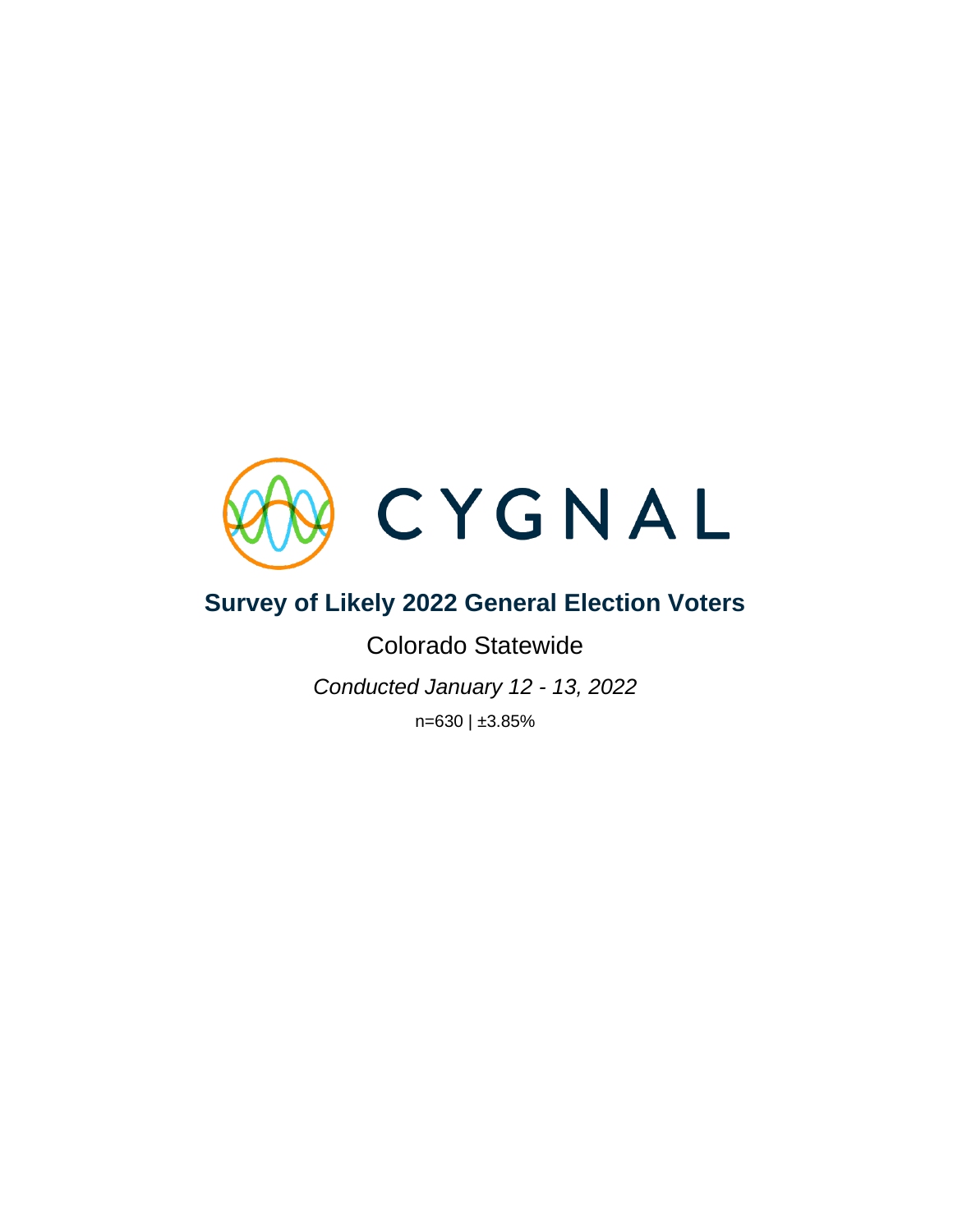*Likelihood to Vote* 

**1.** How likely are you to vote in the November general election for Governor, Congress, and ballot measures out of the following options?

|                       | Freq. | %       |
|-----------------------|-------|---------|
| Definitely voting     | 565   | 89.7%   |
| Probably voting       | 59    | 9.4%    |
| Probably not voting   | 6     | 0.9%    |
| Definitely not voting | O     | $0.0\%$ |
| Unsure                |       | $0.0\%$ |
| Total                 | 630   | 100.0%  |

### *RD/WT US*

**2.** Generally speaking, would you say things in the United States are headed in the right direction or off on the wrong track?

|                                |            |        | December 2019<br><b>Survey</b> |        |  |
|--------------------------------|------------|--------|--------------------------------|--------|--|
|                                | Freg.      | ℅      | Frea.                          | ℅      |  |
| <b>Right direction</b>         | <u>153</u> | 24.2%  | 220                            | 34.6%  |  |
| Definitely the right direction | 21         | 3.4%   | 153                            | 24.0%  |  |
| Mostly the right direction     | 132        | 20.9%  | 68                             | 10.6%  |  |
| Wrong track                    | 421        | 66.9%  | 376                            | 59.1%  |  |
| Mostly the wrong track         | 115        | 18.2%  | 90                             | 14.2%  |  |
| Definitely the wrong track     | 307        | 48.7%  | 286                            | 44.9%  |  |
| Unsure                         | 56         | 8.9%   | 40                             | 6.3%   |  |
| Total                          | 630        | 100.0% | 636                            | 100.0% |  |

### *RD/WT CO*

**3.** Generally speaking, would you say things in Colorado are headed in the right direction or off on the wrong track?

|                                |            |        | December 2019<br><b>Survey</b> |        |  |
|--------------------------------|------------|--------|--------------------------------|--------|--|
|                                | Freg.      | ℅      | Freq.                          | ℅      |  |
| <b>Right direction</b>         | <u>281</u> | 44.6%  | 319                            | 50.2%  |  |
| Definitely the right direction | 55         | 8.7%   | 73                             | 11.5%  |  |
| Mostly the right direction     | 226        | 35.9%  | 246                            | 38.7%  |  |
| Wrong track                    | 286        | 45.5%  | 271                            | 42.6%  |  |
| Mostly the wrong track         | 134        | 21.3%  | 102                            | 16.0%  |  |
| Definitely the wrong track     | 152        | 24.1%  | 169                            | 26.6%  |  |
| Unsure                         | 63         | 9.9%   | 46                             | 7.3%   |  |
| Total                          | 630        | 100.0% | 636                            | 100.0% |  |

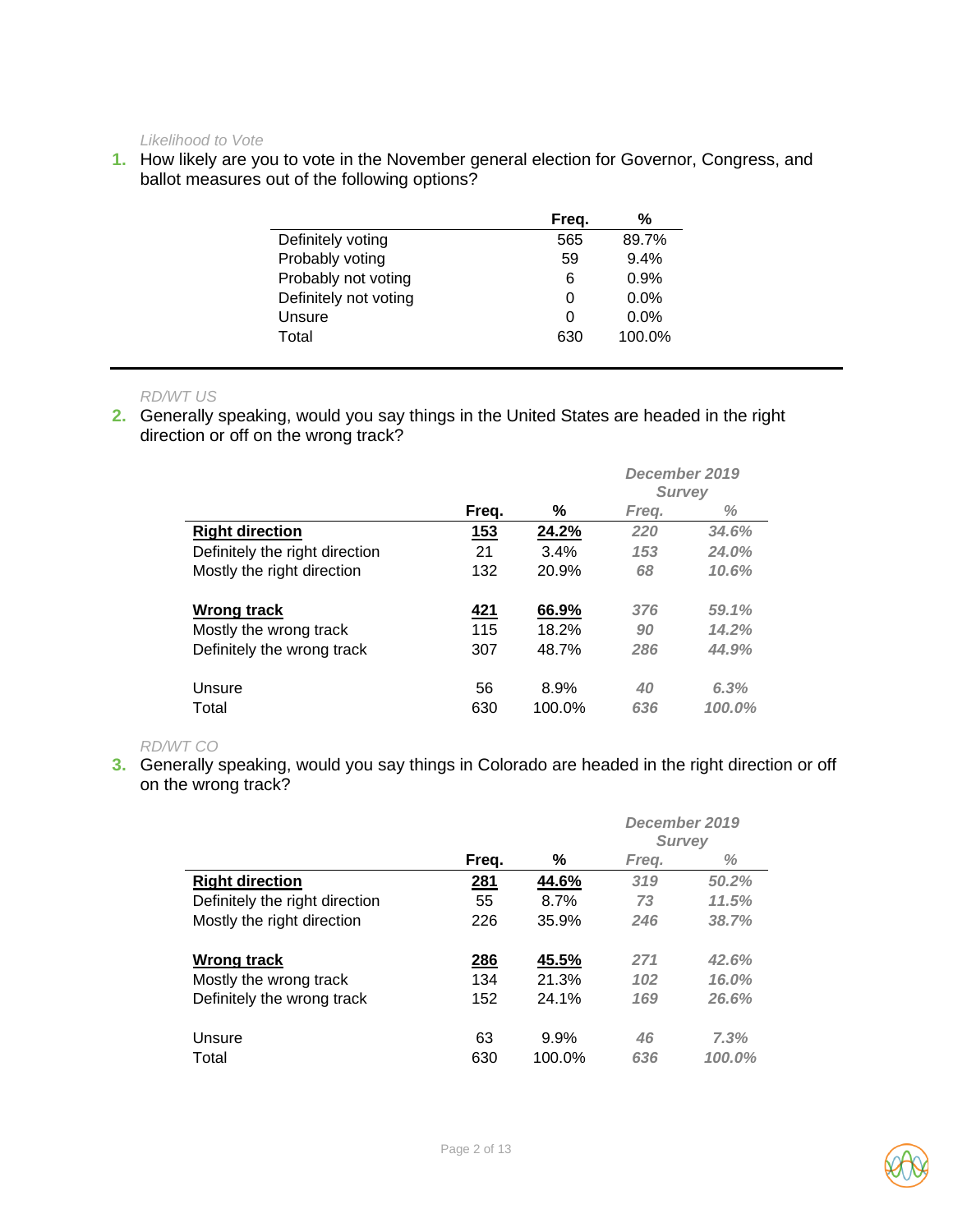#### *Top Priority*

**4.** Which one of the following issues do you believe should be the top priority for the Governor and State Legislature?

|                                                      |       |         |          | <b>December 2019 Survey</b> |
|------------------------------------------------------|-------|---------|----------|-----------------------------|
|                                                      | Freg. | ℅       | Freg.    | ℅                           |
| Ending the COVID-19 pandemic and returning to normal | 144   | 22.8%   | $\equiv$ | $\qquad \qquad =\qquad$     |
| Cutting government spending and taxes                | 99    | 15.7%   | 95       | 14.9%                       |
| Strengthening the economy and creating jobs          | 81    | 12.8%   | 55       | 8.6%                        |
| Protecting the environment and open space            | 70    | 11.2%   | 100      | 15.7%                       |
| Improving the healthcare system                      | 63    | 10.0%   | 92       | 14.4%                       |
| Addressing the homelessness crisis                   | 59    | $9.4\%$ | 34       | 5.4%                        |
| Improving public education                           | 49    | 7.8%    | 127      | 20.0%                       |
| Reducing crime                                       | 37    | 5.9%    | 15       | 2.4%                        |
| Relieving traffic congestion and fixing roads        | 12    | 1.8%    | 104      | 16.4%                       |
| Unsure                                               | 17    | 2.7%    | 14       | 2.2%                        |
| Total                                                | 630   | 100.0%  | 636      | 100.0%                      |
|                                                      |       |         |          |                             |

**5 – 12.** Pease indicate if you have heard of them, and if you have, whether you have a favorable or unfavorable impression of them. If you don't recognize a name, choose so.

|                      | Fav         | <b>Very</b><br>Fav | Unfav | <b>Very</b><br>Unfav | <b>No</b><br>opinion | <b>NHO</b> | NET<br>Fav | December<br>2019<br><b>Survey</b><br><b>NET</b><br>Fav |
|----------------------|-------------|--------------------|-------|----------------------|----------------------|------------|------------|--------------------------------------------------------|
| <b>Jared Polis</b>   | 53.5%       | 26.9%              | 39.9% | 25.6%                | 4.4%                 | 2.2%       | 13.5%      | 12.6%                                                  |
|                      | 337         | 170                | 252   | 161                  | 28                   | 14         |            |                                                        |
| Joe Biden            | 41.4%       | 19.2%              | 55.4% | 47.0%                | 2.6%                 | 0.6%       | $-14.0%$   |                                                        |
|                      | 261         | 121                | 349   | 296                  | 16                   | 3          |            |                                                        |
| Michael Bennet       | 36.8%       | 16.7%              | 33.9% | 19.0%                | 15.6%                | 13.7%      |            |                                                        |
|                      | 232         | 105                | 213   | 119                  | 99                   | 86         | 2.9%       |                                                        |
| Colorado state       | 40.3%       | 6.4%               | 43.0% | 20.8%                | 15.4%                | 1.3%       | $-2.7%$    | 7.1%                                                   |
| legislature          | 254         | 41                 | 271   | 131                  | 97                   | 8          |            |                                                        |
|                      | 43.6%       | 22.4%              | 44.2% | 32.6%                | 11.3%                | 0.9%       |            |                                                        |
| Teachers unions      | <u> 275</u> | 141                | 279   | 205                  | 71                   | 6          | $-0.6%$    | 21.9%                                                  |
| <b>Critical Race</b> | 35.6%       | 22.0%              | 46.2% | 41.1%                | 10.6%                | 7.7%       | $-10.6%$   |                                                        |
| Theory               | 224         | 139                | 291   | 259                  | 67                   | 48         |            | $\equiv$                                               |
| Charter schools      | 53.4%       | 21.7%              | 24.8% | 11.7%                | 20.0%                | 1.8%       |            |                                                        |
|                      | 336         | 137                | 156   | 74                   | 126                  | 11         | 28.5%      | 22.2%                                                  |
| Local school         | 32.5%       | 7.0%               | 48.0% | 21.9%                | 18.7%                | 0.9%       |            |                                                        |
| boards               | 205         | 44                 | 302   | 138                  | 118                  | 6          | $-15.5%$   |                                                        |

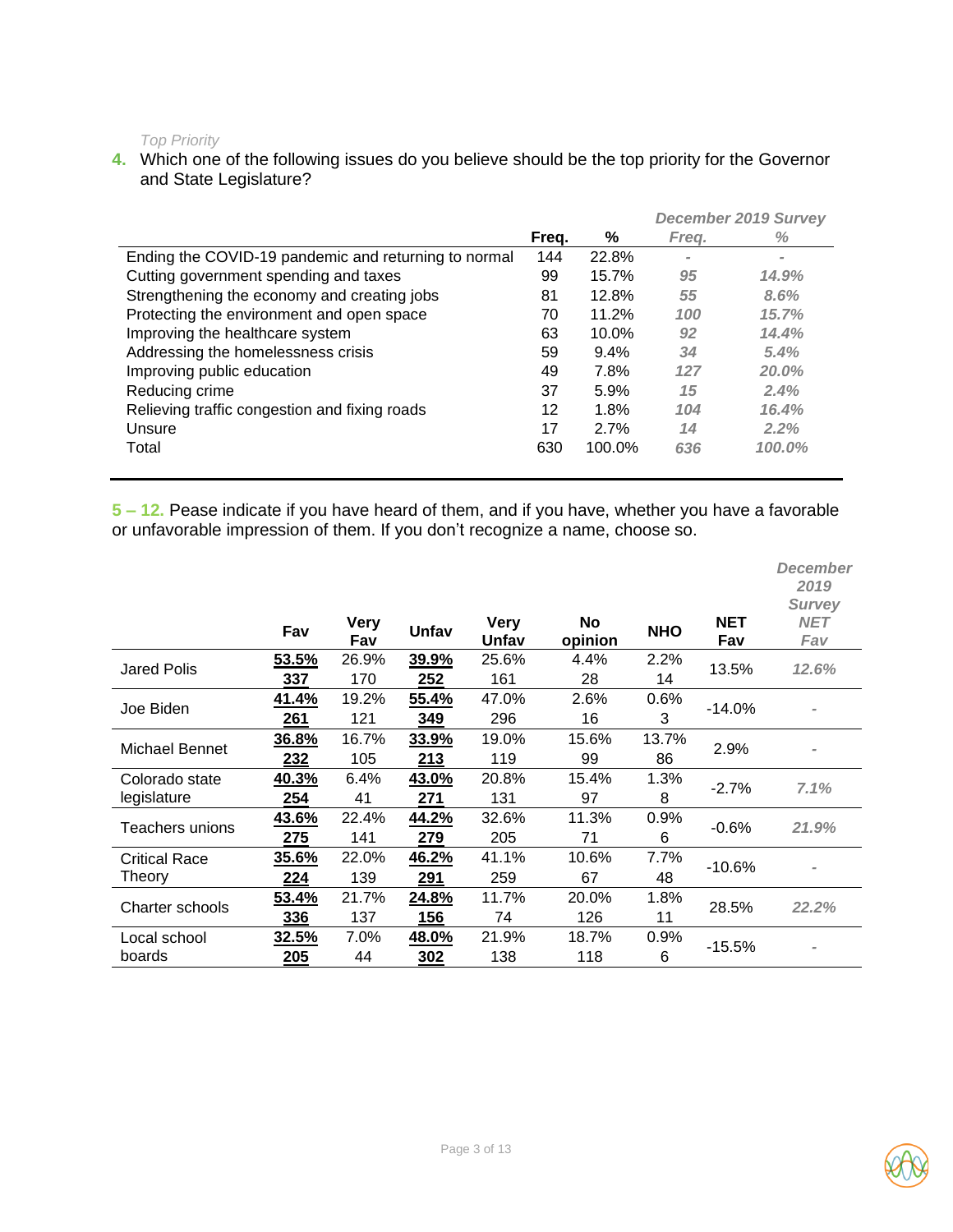### Thinking about education in Colorado…

#### *School Funding*

**13.** Currently, Colorado public schools receive about \$14,574 per student. Knowing that, would you say that public schools are generally underfunded, overfunded, or is the funding about right?

|                        |       |        | December 2019<br><b>Survey</b> |        |  |
|------------------------|-------|--------|--------------------------------|--------|--|
|                        | Freq. | %      | Freg.                          | ℅      |  |
| Overfunded             | 95    | 15.1%  | 68                             | 10.6%  |  |
| Funding is about right | 137   | 21.7%  | 143                            | 22.5%  |  |
| Underfunded            | 304   | 48.3%  | 356                            | 56.0%  |  |
| Unsure                 | 94    | 15.0%  | 69                             | 10.9%  |  |
| Total                  | 630   | 100.0% | 636                            | 100.0% |  |

*Tax Increase*

**14.** Generally speaking, to increase K-12 education funding, do you think the Colorado government should raise taxes or better prioritize state funding?

|                                  |       |        | December 2019<br><b>Survey</b> |        |
|----------------------------------|-------|--------|--------------------------------|--------|
|                                  | Freq. | %      | Frea.                          | ℅      |
| Raise taxes                      | 85    | 13.4%  | 158                            | 24.9%  |
| Better prioritize state spending | 499   | 79.2%  | 445                            | 69.9%  |
| Unsure                           | 47    | 7.4%   | 33                             | 5.2%   |
| Total                            | 630   | 100.0% | 636                            | 100.0% |

*Teacher Salary* 

**15.** The average teacher's salary in Colorado is \$58,219 a year. Knowing this, do you think teacher salaries are too low, too high, or about right?

|             |       |        | December 2019<br><b>Survey</b> |        |
|-------------|-------|--------|--------------------------------|--------|
|             | Freq. | %      | Freg.                          | ℅      |
| Too low     | 382   | 60.6%  | 425                            | 66.8%  |
| About right | 198   | 31.5%  | 178                            | 28.0%  |
| Too high    | 24    | 3.8%   | 12                             | 1.9%   |
| Unsure      | 26    | 4.1%   | 21                             | 3.3%   |
| Total       | 630   | 100.0% | 636                            | 100.0% |

*School Priority* 

**16.** If it was your decision and you could select any type of K-12 school, what type of school would you select in order to obtain the best education for your child or grandchild?

| <b>School Priority</b> |       | December 2019<br><b>Survey</b> |            |       |
|------------------------|-------|--------------------------------|------------|-------|
|                        | Freq. | %                              | Frea.      | ℅     |
| <b>Public school</b>   | 320   | 50.8%                          | <u>360</u> | 56.5% |
| Public district school | 217   | 34.4%                          | 248        | 39.0% |
| Public charter school  | 103   | 16.4%                          | 111        | 17.5% |

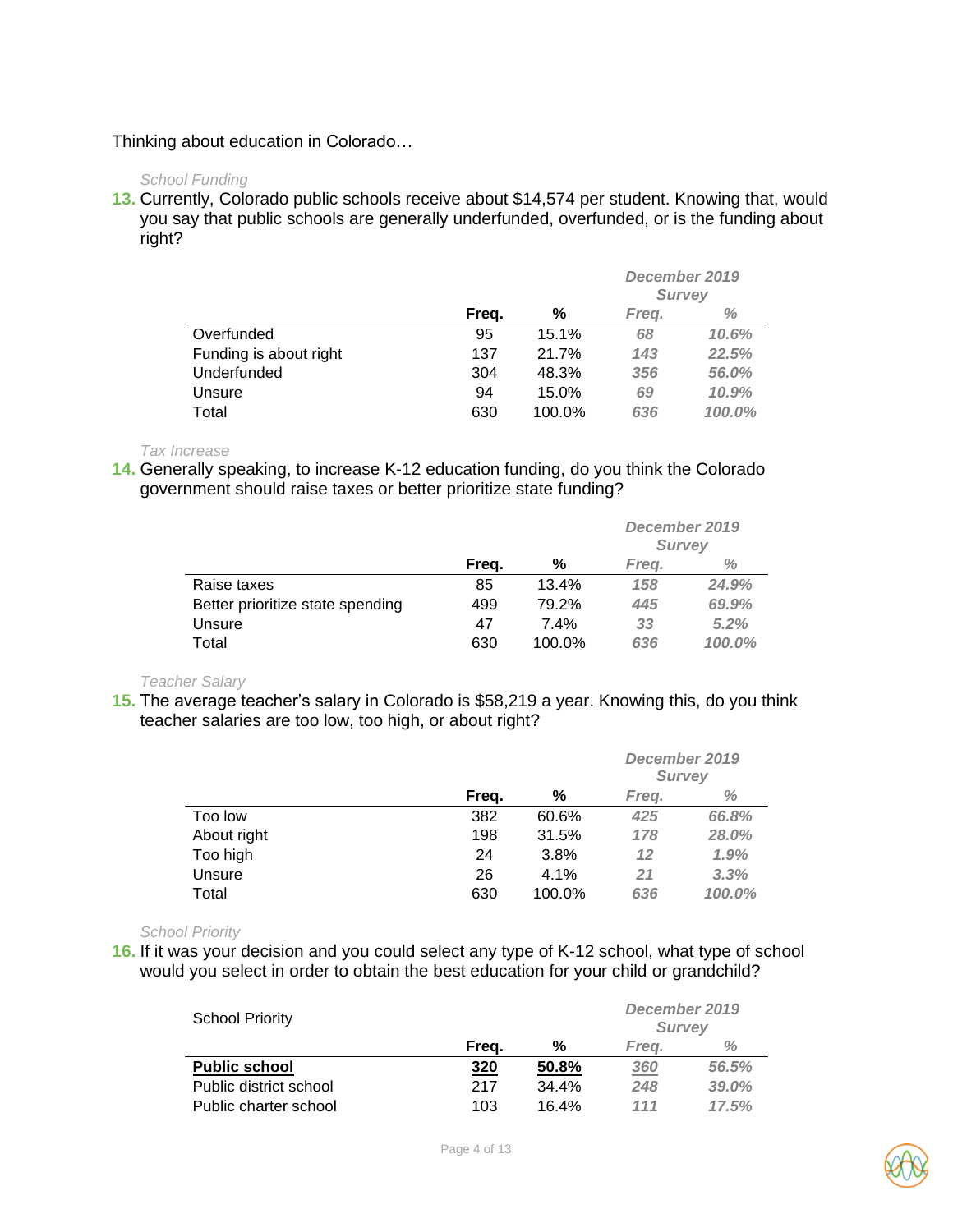| <b>Private school</b>        | 206 | 32.7%  | 191 | 30.0%  |
|------------------------------|-----|--------|-----|--------|
| Private religious school     | 106 | 16.8%  | 97  | 15.3%  |
| Private non-religious school | 100 | 15.9%  | 94  | 14.7%  |
| Virtual school               | 5   | 0.8%   | 3   | 0.5%   |
| Home school                  | 52  | 8.3%   | 42  | 6.6%   |
| Unsure                       | 47  | 7.5%   | 40  | 6.3%   |
| Total                        | 630 | 100.0% | 636 | 100.0% |

#### *Parent Role in Education*

**17.** How much say should parents have in what their child's school teaches?

|               | Freq. | %      |
|---------------|-------|--------|
| A lot of say  | 249   | 39.5%  |
| Some say      | 232   | 36.9%  |
| Not much say  | 113   | 18.0%  |
| No say at all | 26    | 4.1%   |
| Unsure        | 10    | 1.5%   |
| Total         | 630   | 100.0% |

Thinking more about charter schools for a moment…

#### *Charter School Image*

**18.** In Colorado, charter schools are tuition-free public schools that are open to all children. Charter schools have more flexibility in terms of teacher hiring and curriculum but are held accountable for student performance. After hearing this information, do you have a favorable or unfavorable opinion of public charter schools?

|                                      |             |        | December 2019<br><b>Survey</b> |        |
|--------------------------------------|-------------|--------|--------------------------------|--------|
|                                      | Freq.       | ℅      | Freg.                          | ℅      |
| <b>Favorable</b>                     | 367         | 58.2%  | 381                            | 59.9%  |
| Very favorable                       | 156         | 24.8%  | 159                            | 25.0%  |
| Somewhat favorable                   | 211         | 33.5%  | 222                            | 34.9%  |
| Neither favorable nor<br>unfavorable | 96          | 15.2%  | 60                             | 9.4%   |
| <b>Unfavorable</b>                   | <u> 134</u> | 21.3%  | <u>161</u>                     | 25.3%  |
| Somewhat unfavorable                 | 71          | 11.3%  | 97                             | 15.3%  |
| Very unfavorable                     | 63          | 10.0%  | 64                             | 10.1%  |
| Unsure                               | 33          | 5.2%   | 34                             | 5.3%   |
| Total                                | 630         | 100.0% | 636                            | 100.0% |

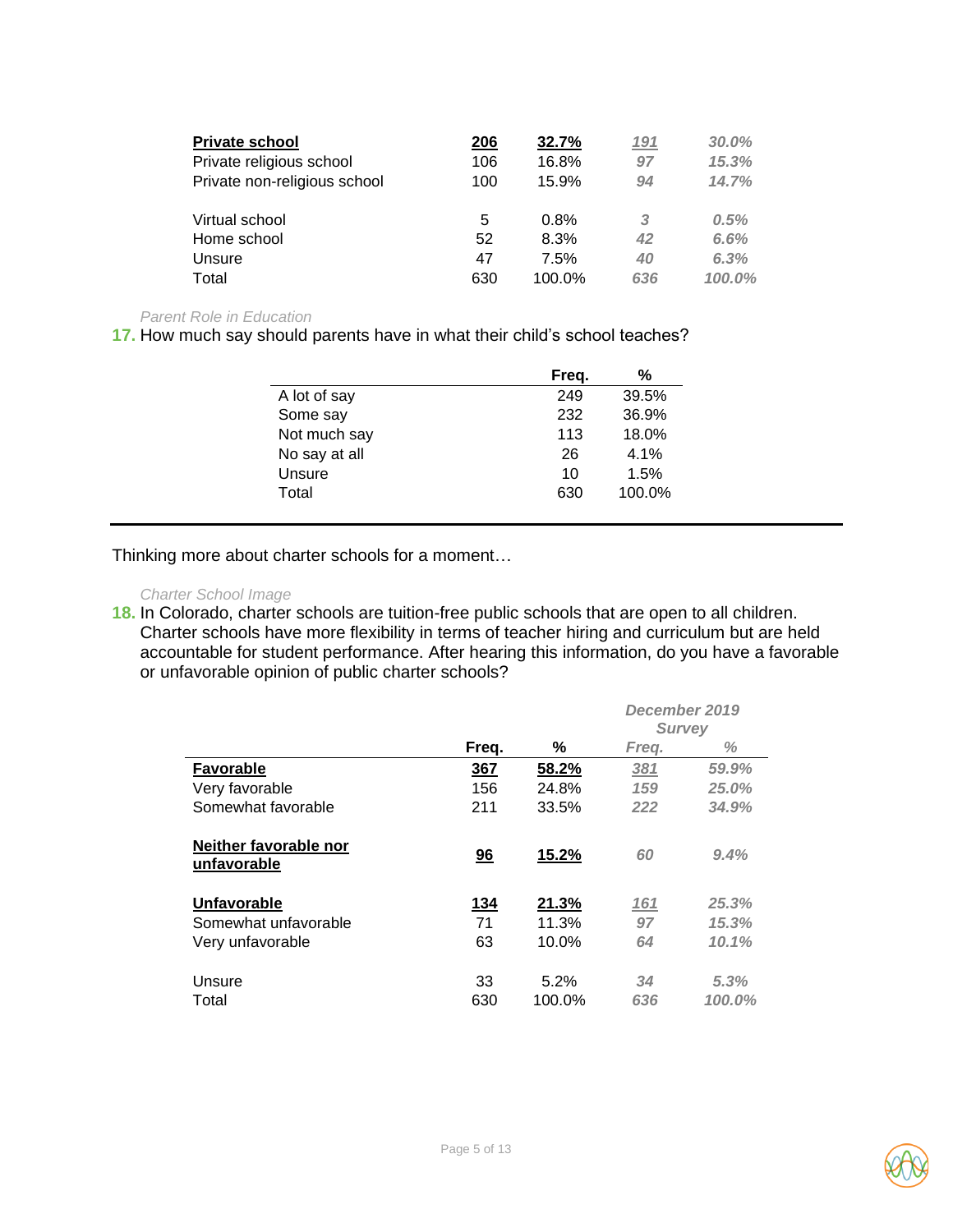*Mask Mandate* 

### **19.** Do you support or oppose mask mandates for K-12 students?

|                            | Freq.       | %     |
|----------------------------|-------------|-------|
| <b>Support</b>             | 330         | 52.3% |
| Strongly support           | 258         | 40.9% |
| Somewhat support           | 72          | 11.4% |
|                            |             |       |
| Neither support nor oppose | <u>24</u>   | 3.8%  |
|                            |             |       |
| <b>Oppose</b>              | <u> 263</u> | 41.8% |
|                            |             | 7.9%  |
| Somewhat oppose            | 50          |       |
| Strongly oppose            | 214         | 33.9% |
|                            |             |       |
| Unsure                     | 13          | 2.1%  |

#### *Vaccine Mandate*

**20.** Do you support or oppose vaccine mandates for K-12 students?

|                                   | Freg.      | %           |
|-----------------------------------|------------|-------------|
| <b>Support</b>                    | 311        | 49.4%       |
| Strongly support                  | 243        | 38.6%       |
| Somewhat support                  | 68         | 10.8%       |
| <u>Neither support nor oppose</u> | <u>32</u>  | <u>5.1%</u> |
| <b>Oppose</b>                     | <u>280</u> | 44.5%       |
| Somewhat oppose                   | 42         | 6.7%        |
| Strongly oppose                   | 238        | 37.8%       |
| Unsure                            | 7          | 1.1%        |
| Total                             | 630        | 100.0%      |

*Annual Assessments* 

**21.** Do you support or oppose an annual assessment for students each year to understand their progress on reading, writing, and math?

|                            | Freq.     | %     |
|----------------------------|-----------|-------|
| <b>Support</b>             | 496       | 78.8% |
| Strongly support           | 288       | 45.8% |
| Somewhat support           | 208       | 33.0% |
| Neither support nor oppose | 44        | 7.0%  |
| <b>Oppose</b>              | <u>77</u> | 12.2% |
| Somewhat oppose            | 54        | 8.5%  |
| Strongly oppose            | 23        | 3.7%  |

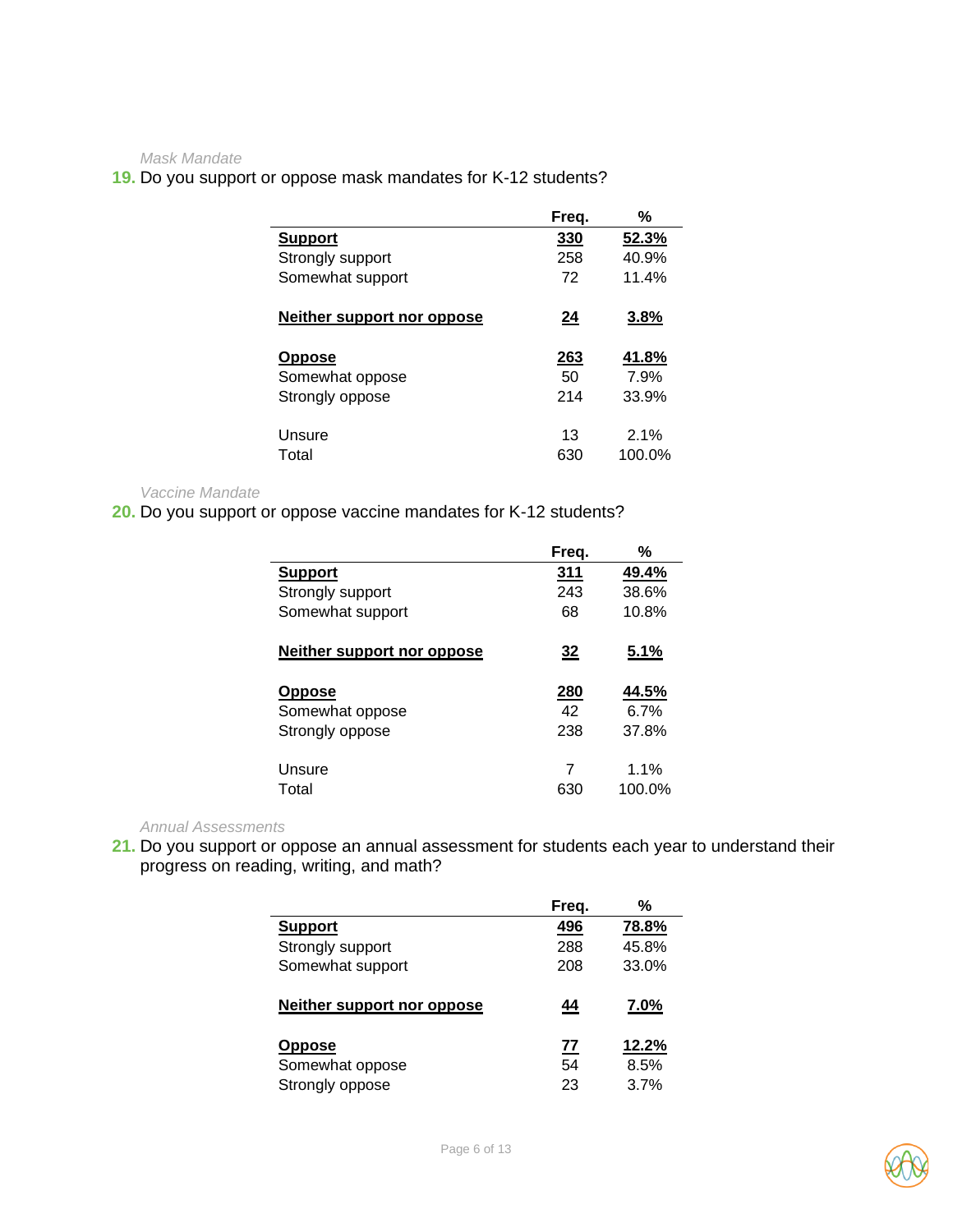| Unsure |     | 1.9%   |
|--------|-----|--------|
| Total  | 630 | 100.0% |

### *Remote Learning*

**22.** Do you support or oppose closing schools and shifting to remote learning in response to the growing COVID case rates with the Omicron variant?

|                            | Freq.     | %      |
|----------------------------|-----------|--------|
| <b>Support</b>             | 172       | 27.3%  |
| Strongly support           | 90        | 14.3%  |
| Somewhat support           | 82        | 13.0%  |
|                            |           |        |
| Neither support nor oppose | <u>65</u> | 10.3%  |
| <b>Oppose</b>              | 372       | 59.0%  |
| Somewhat oppose            | 102       | 16.3%  |
| Strongly oppose            | 270       | 42.8%  |
|                            |           |        |
| Unsure                     | 21        | 3.3%   |
| Total                      | 630       | 100.0% |
|                            |           |        |

**23 – 29.** Below you will read a brief description of a number of public education policy ideas that have been proposed. Please indicate whether you would generally support or oppose each proposal.

|                                                                                                               | <b>Support</b> | <b>Strongly</b><br>support | <b>Neither</b><br>support<br>nor<br>oppose | <b>Oppose</b>  | <b>Strongly</b><br>oppose | <b>Unsure</b> | <b>Total</b> |
|---------------------------------------------------------------------------------------------------------------|----------------|----------------------------|--------------------------------------------|----------------|---------------------------|---------------|--------------|
| Require that school districts<br>post educational curriculum<br>and materials on their                        | 77.7%          | 56.1%                      | 10.6%                                      | 9.4%           | 3.9%                      | 2.3%          | 100.0%       |
| websites so parents can<br>know what their children<br>are being taught in school.                            | 489            | 353                        | 67                                         | $\frac{59}{2}$ | 24                        | 15            | 630          |
| Give teachers a tax credit<br>of up to \$500 to reimburse                                                     | 86.2%          | 71.3%                      | 5.3%                                       | 6.7%           | 3.6%                      | 1.8%          | 100.0%       |
| them for any classroom<br>supplies they purchased<br>with their personal funds.                               | 543            | 449                        | 34                                         | 42             | 22                        | 11            | 630          |
| Create a grant program for<br>school districts to fund<br>alternative transportation                          | 60.8%          | 29.4%                      | 16.3%                                      | 13.6%          | 6.6%                      | 9.3%          | 100.0%       |
| plans beyond existing<br>school bus routes to help<br>kids get to school in a<br>better way for their family. | 383            | 185                        | 103                                        | 85             | 42                        | 59            | 630          |
| Expand school choice<br>options for families to<br>ensure every student has                                   | 72.4%          | 46.1%                      | 7.5%                                       | 15.5%          | 7.9%                      | 4.6%          | 100.0%       |
| access to a high-quality<br>education, even if that is<br>outside traditional public<br>schools.              | 456            | 290                        | 47                                         | 98             | 50                        | 29            | 630          |

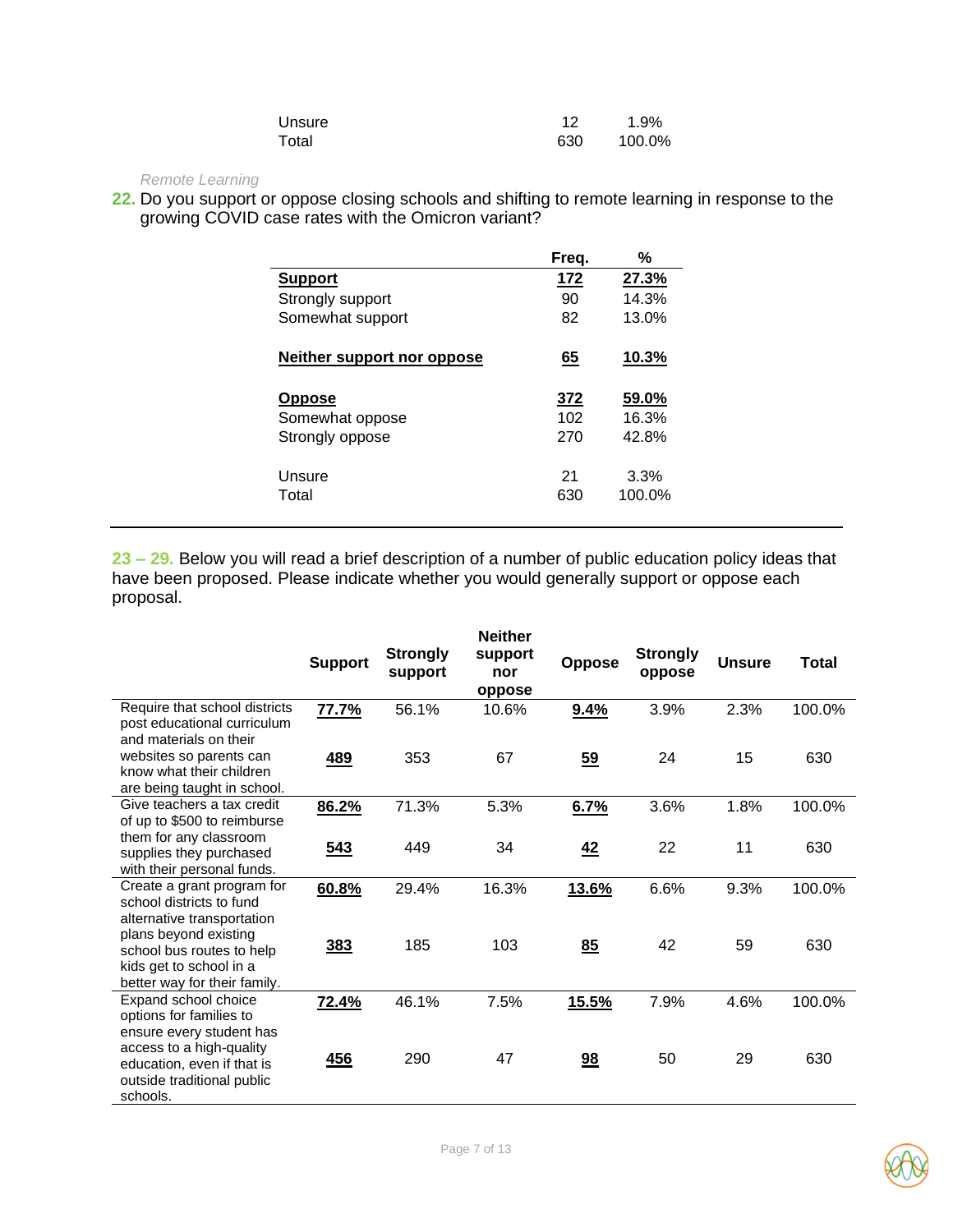| Give school districts<br>additional funds if they<br>manage to ensure at least<br>two-thirds of education                                             | 70.9%      | 37.8% | 10.9% | 10.5%          | 5.3% | 7.7% | 100.0% |
|-------------------------------------------------------------------------------------------------------------------------------------------------------|------------|-------|-------|----------------|------|------|--------|
| spending goes toward<br>classroom instruction rather<br>than administrative and<br>overhead costs.                                                    | 446        | 238   | 69    | 66             | 33   | 49   | 630    |
| Give grants to schools to<br>pursue evidence-based<br>strategies and programs<br>that help students catch up<br>and accelerate in                     | 77.9%      | 45.6% | 8.6%  | 8.6%           | 4.6% | 4.9% | 100.0% |
| mathematics, given that<br>was the area of most<br>learning loss during<br>COVID-19.                                                                  | <u>491</u> | 288   | 54    | $\frac{54}{5}$ | 29   | 31   | 630    |
| <b>Create "Education Savings</b><br>Accounts" for special needs<br>students and their families.<br>Each account would<br>provide up to \$1,200 a year | 69.7%      | 39.8% | 12.0% | 8.8%           | 4.2% | 9.4% | 100.0% |
| for special needs kids to<br>receive supplemental<br>therapies and/or additional<br>educational services on top<br>of in-school learning.             | 439        | 251   | 76    | 56             | 26   | 59   | 630    |

#### *Gender*

**30.** Are you female or male?

|        | Freg. | ℅      |
|--------|-------|--------|
| Female | 326   | 51.7%  |
| Male   | 304   | 48.3%  |
| Total  | 630   | 100.0% |

### *Age Range*

**31.** What age range do you fall within?

|             | Freq. | %      |
|-------------|-------|--------|
| Under 50    | 291   | 46.2%  |
| $18 - 34$   | 135   | 21.4%  |
| $35 - 49$   | 156   | 24.7%  |
|             |       |        |
| 50 and Over | 339   | 53.8%  |
| $50 - 64$   | 165   | 26.3%  |
| 65 or older | 174   | 27.6%  |
| Total       | 630   | 100.0% |

#### *Community Type*

**32.** Do you consider the area where you live to be more rural, suburban, or urban?

|          | Freg. | %     |
|----------|-------|-------|
| Rural    | 125   | 19.8% |
| Suburban | 382   | 60.7% |

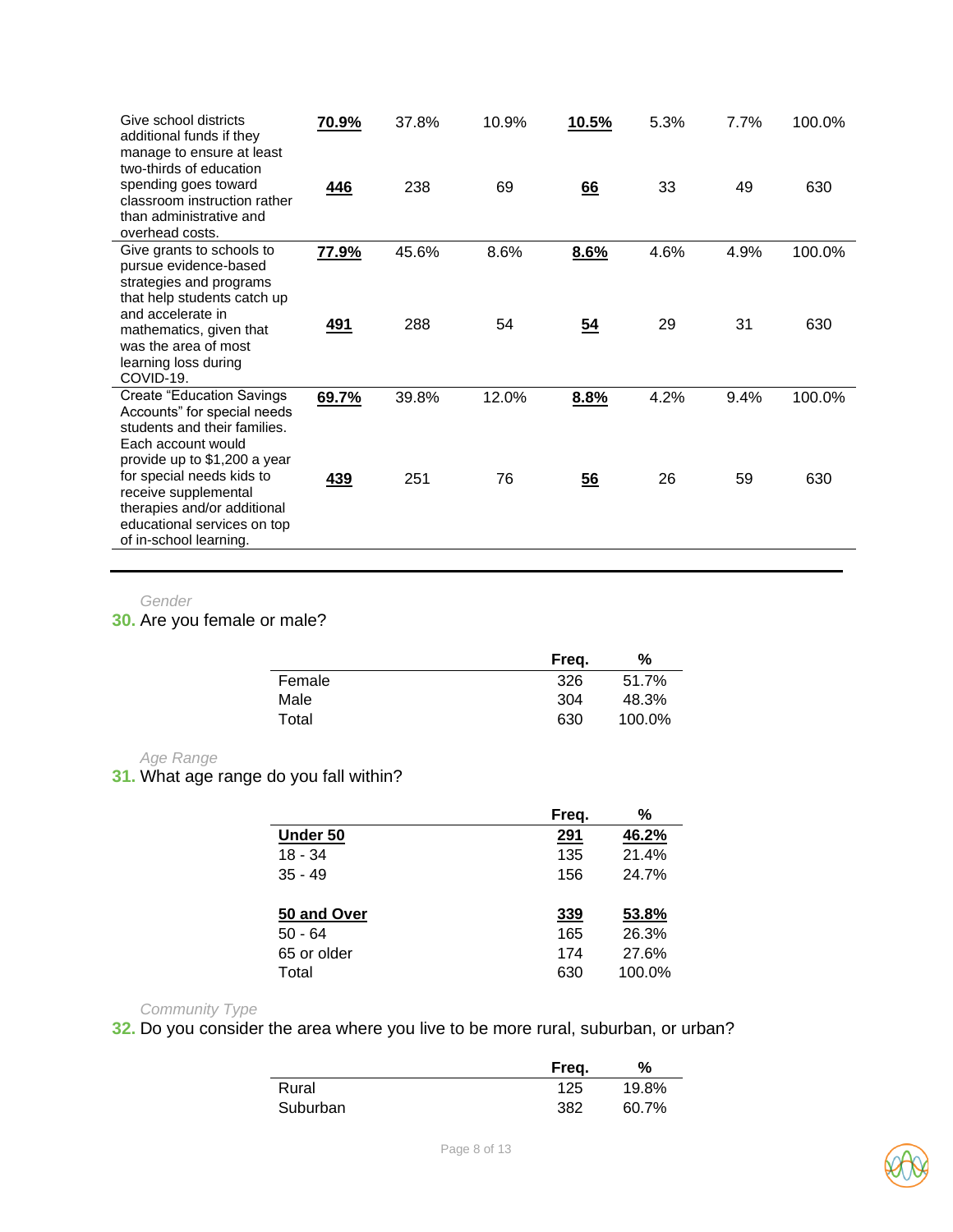| Urban | 123 | 19.5%  |
|-------|-----|--------|
| Total | 630 | 100.0% |

#### *Ideology*

**33.** And thinking about your views toward politics and government, would you say you are…

| Freq. | %     |
|-------|-------|
| 215   | 34.2% |
| 104   | 16.4% |
| 112   | 17.7% |
| 169   | 26.9% |
| 221   | 35.0% |
| 118   | 18.7% |
| 103   | 16.3% |
| 25    | 3.9%  |
|       |       |

#### *Partisanship by Registration*

**34.** How are you registered to vote in Colorado? You may consider yourself of a different party, but what does your voter registration card show?

|                             | Freq. | ℅      |
|-----------------------------|-------|--------|
| Republican                  | 159   | 25.3%  |
| Democrat                    | 218   | 34.6%  |
| Independent or Unaffiliated | 232   | 36.8%  |
| <b>Another Party</b>        | 10    | 1.6%   |
| Unsure                      | 11    | 1.8%   |
| Total                       | 630   | 100.0% |

#### *Children*

**35.** Are there children in your household under the age of 18?

|       | Freg. | ℅      |
|-------|-------|--------|
| Yes   | 183   | 29.1%  |
| No    | 447   | 70.9%  |
| Total | 630   | 100.0% |

*Religious Service Attendance*

**36.** How often do you attend religious services?

|                                                            | Freg.                 | %                    |
|------------------------------------------------------------|-----------------------|----------------------|
| <b>Frequent</b>                                            | 147                   | 23.4%                |
| Multiple times per week                                    | 30                    | 4.7%                 |
| Once per week                                              | 117                   | 18.6%                |
| <b>Occasional</b><br>2-3 times per month<br>Once per month | <u>54</u><br>36<br>18 | 8.5%<br>5.7%<br>2.8% |

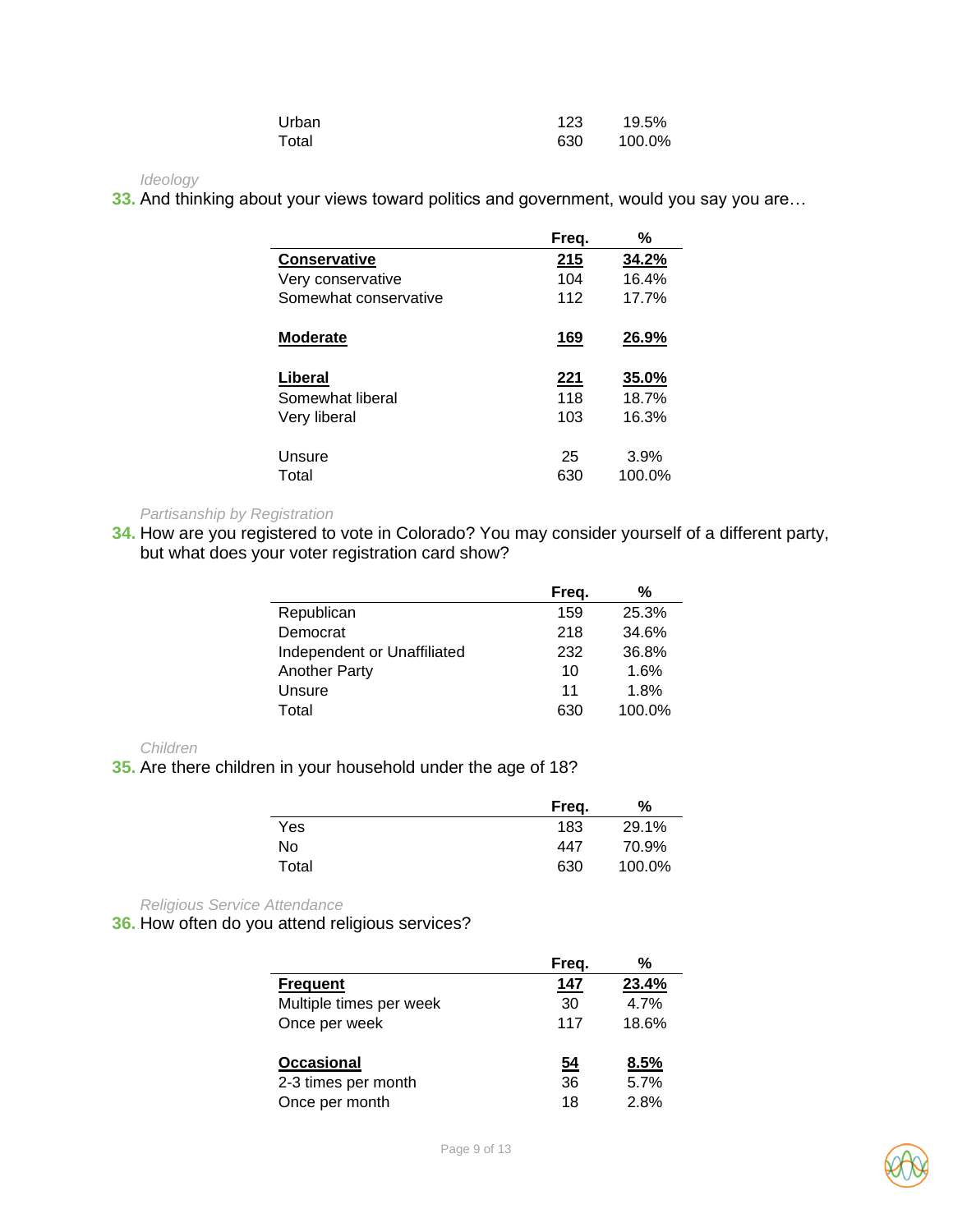| Rarely               | 429 | 68.1%    |
|----------------------|-----|----------|
| A few times per year | 114 | 18.1%    |
| Never                | 285 | $45.2\%$ |
| Unsure               | 30  | 4.7%     |
| Total                | 630 | 100.0%   |

*Income by Response* 

**37.** What annual household income range do you fall within out of the following options?

|                      | Freq. | %      |
|----------------------|-------|--------|
| Less than \$50,000   | 98    | 15.6%  |
| \$50,000 - \$100,000 | 197   | 31.3%  |
| More than \$100,000  | 274   | 43.5%  |
| Unsure               | 60    | 9.5%   |
| Total                | 630   | 100.0% |

*Race/Ethnicity*

**38.** Which of the following best describes your race or ethnicity?

|                                  | Freq.   | %      |
|----------------------------------|---------|--------|
| White or Caucasian               | 498     | 79.0%  |
| Asian or Pacific Islander        | 2       | 0.3%   |
| <b>Black or African American</b> | 10      | 1.6%   |
| Hispanic or Latino               | 69      | 11.0%  |
| Two or More Races                | 21      | 3.3%   |
| Other                            | $12 \,$ | 1.9%   |
| Unsure                           | 18      | 2.9%   |
| Total                            | 630     | 100.0% |

*2020 Retro Ballot*

**39.** Thinking back, who did you vote for in the 2020 election for President?

|                         | Freq. | %       |
|-------------------------|-------|---------|
| Republican Donald Trump | 246   | 39.1%   |
| Democrat Joe Biden      | 309   | 49.1%   |
| Another candidate       | 27    | 4.2%    |
| Did not vote            | 10    | 1.6%    |
| Unsure                  | 38    | $6.0\%$ |
| Total                   | 630   | 100.0%  |

*Education Level*

**40.** What's the highest level of education you have completed?

|                                | Freg. | %     |
|--------------------------------|-------|-------|
| No degree                      | 220   | 34.9% |
| Some high school               | 5     | 0.7%  |
| High school diploma/GED        | 35    | 5.5%  |
| <b>Technical Certification</b> | 26    | 4.1%  |
| Some college or Associate's    | 155   | 24.6% |
| Degree                         |       |       |

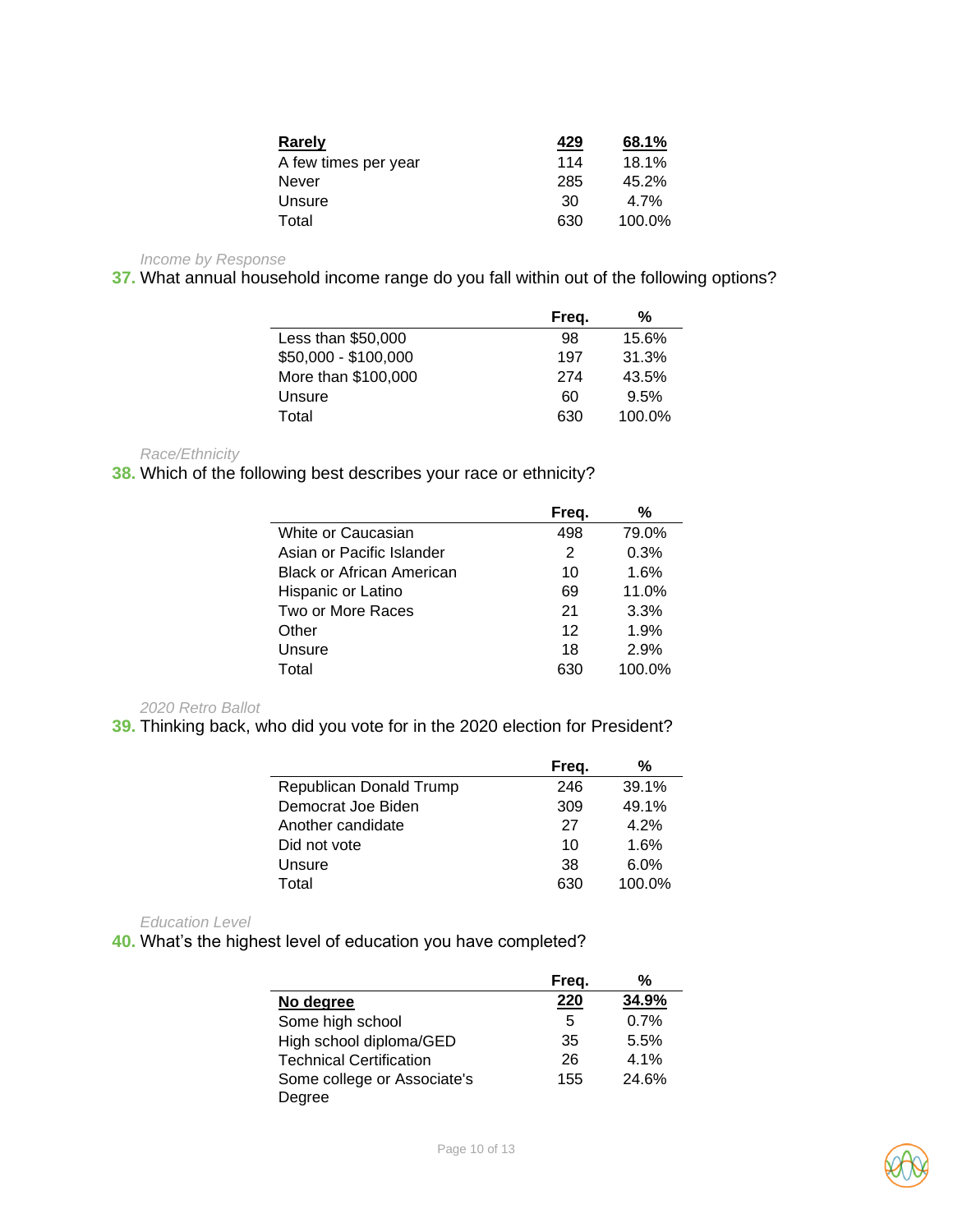| At least College                                | 403      | 64.0%             |
|-------------------------------------------------|----------|-------------------|
| Four-year undergraduate or<br>Bachelor's Degree | 234      | 37.1%             |
| Graduate degree or further                      | 169      | 26.9%             |
| Unsure<br>Total                                 | 7<br>630 | $1.1\%$<br>100.0% |

# **41.** General Election X of 4

|          | Freq. | %      |
|----------|-------|--------|
| 0 of 4   | 18    | 2.9%   |
| 1 of $4$ | 90    | 14.4%  |
| $2$ of 4 | 84    | 13.4%  |
| 3 of 4   | 99    | 15.7%  |
| 4 of 4   | 338   | 53.7%  |
| Total    | 630   | 100.0% |

# **42.** Geo - CD

|                          | Freq. | %      |
|--------------------------|-------|--------|
| 1                        | 79    | 12.5%  |
| $\overline{2}$           | 96    | 15.2%  |
| 3                        | 50    | 8.0%   |
| $\overline{\mathcal{A}}$ | 119   | 19.0%  |
| 5                        | 58    | 9.2%   |
| 6                        | 70    | 11.1%  |
| 7                        | 107   | 17.0%  |
| 8                        | 51    | 8.0%   |
| Total                    | 630   | 100.0% |

# **43.** Geo - DMA

|                       | Freg. | %      |
|-----------------------|-------|--------|
| Albuquerque           | 14    | 2.2%   |
| CO Springs            | 71    | 11.3%  |
| Denver                | 528   | 83.8%  |
| <b>Grand Junction</b> | 17    | 2.7%   |
| Total                 | 630   | 100.0% |

# **44.** Age (<65 vs. 65+) + Income

|                     | Freq. | %      |
|---------------------|-------|--------|
| $<$ 65 $<$ \$50 $k$ | 59    | 9.3%   |
| <65 \$50k-\$100k    | 135   | 21.4%  |
| $< 65$ \$100k+      | 225   | 35.8%  |
| $65 + < $50k$       | 40    | 6.3%   |
| 65+ \$50k-\$100k    | 63    | 9.9%   |
| 65+ \$100k+         | 49    | 7.8%   |
| Unsure              | 60    | 9.5%   |
| Total               | 630   | 100.0% |



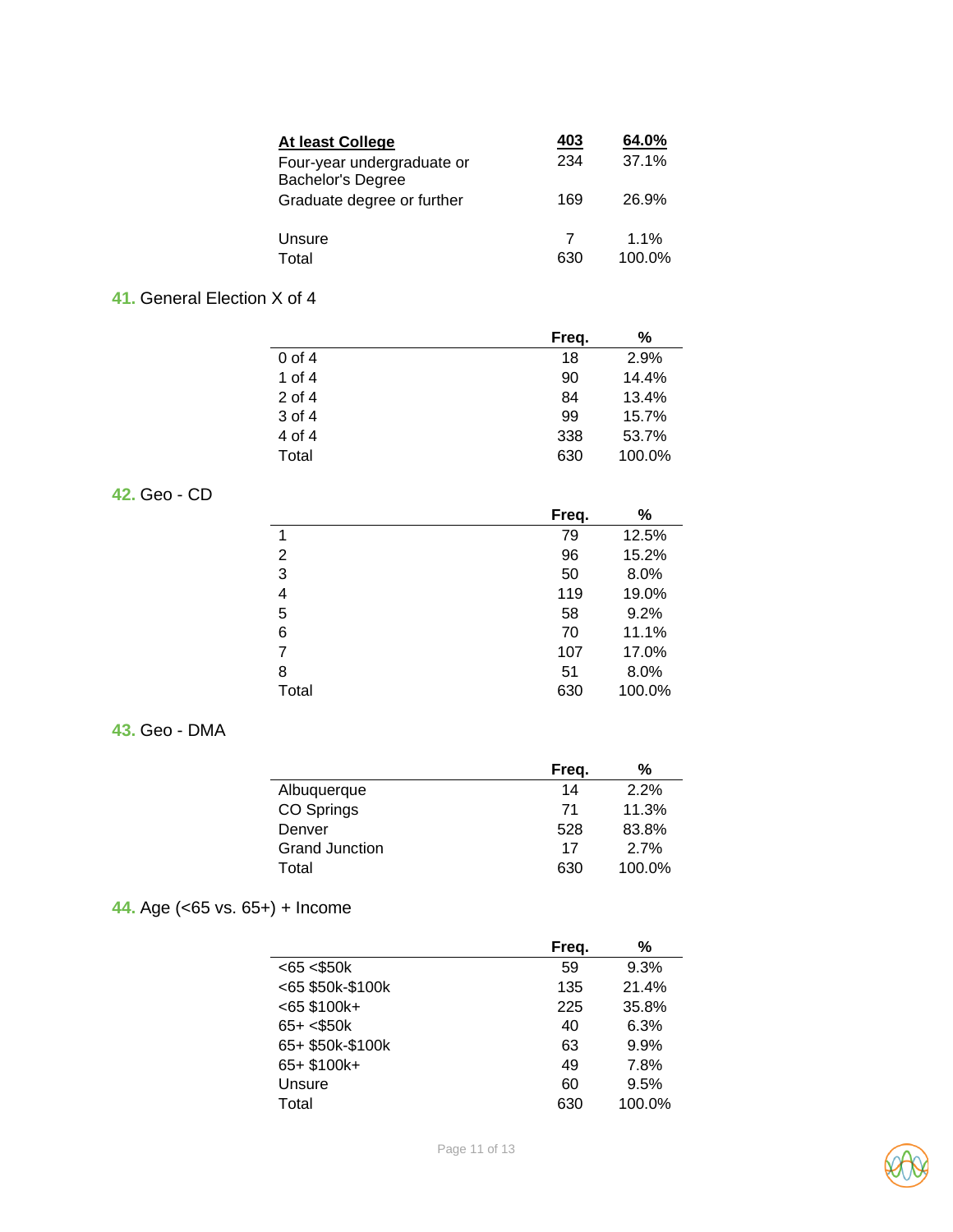# **45.** Age + Gender

|           | Freq. | %      |
|-----------|-------|--------|
| F 18 - 34 | 58    | 9.3%   |
| F 35 - 49 | 77    | 12.1%  |
| F 50 - 64 | 91    | 14.5%  |
| F 65+     | 99    | 15.8%  |
| M 18 - 34 | 77    | 12.2%  |
| M 35 - 49 | 79    | 12.6%  |
| M 50 - 64 | 74    | 11.7%  |
| M 65+     | 74    | 11.8%  |
| Total     | 630   | 100.0% |

# **46.** Race + Gender

|                          | Freq. | %       |
|--------------------------|-------|---------|
| White Female             | 254   | 40.4%   |
| White Male               | 243   | 38.6%   |
| Two or More Races Female | 11    | 1.7%    |
| Two or More Races Male   | 10    | 1.6%    |
| Asian Female             | 1     | 0.1%    |
| Asian Male               | 1     | 0.2%    |
| <b>Black Female</b>      | 7     | 1.0%    |
| Black Male               | 4     | 0.6%    |
| Hispanic Female          | 40    | 6.3%    |
| Hispanic Male            | 30    | 4.7%    |
| Other Female             | 7     | $1.1\%$ |
| Other Male               | 5     | 0.8%    |
| Unsure                   | 18    | 2.9%    |
| Total                    | 630   | 100.0%  |

### **47.** Education + Gender

|                         | Freq. | %      |  |
|-------------------------|-------|--------|--|
| Female At least College | 215   | 34.2%  |  |
| Female No degree        | 109   | 17.2%  |  |
| Male At least College   | 188   | 29.8%  |  |
| Male No degree          | 111   | 17.7%  |  |
| Unsure                  | 7     | 1.1%   |  |
| Total                   | 630   | 100.0% |  |
|                         |       |        |  |

# **48.** Partisanship + Age

|                  | Freq. | %     |
|------------------|-------|-------|
| Republican 18-34 | 13    | 2.1%  |
| Republican 35-49 | 33    | 5.2%  |
| Republican 50-64 | 49    | 7.8%  |
| Republican 65+   | 64    | 10.2% |
| Democrat 18-34   | 53    | 8.3%  |
| Democrat 35-49   | 52    | 8.3%  |
| Democrat 50-64   | 53    | 84%   |